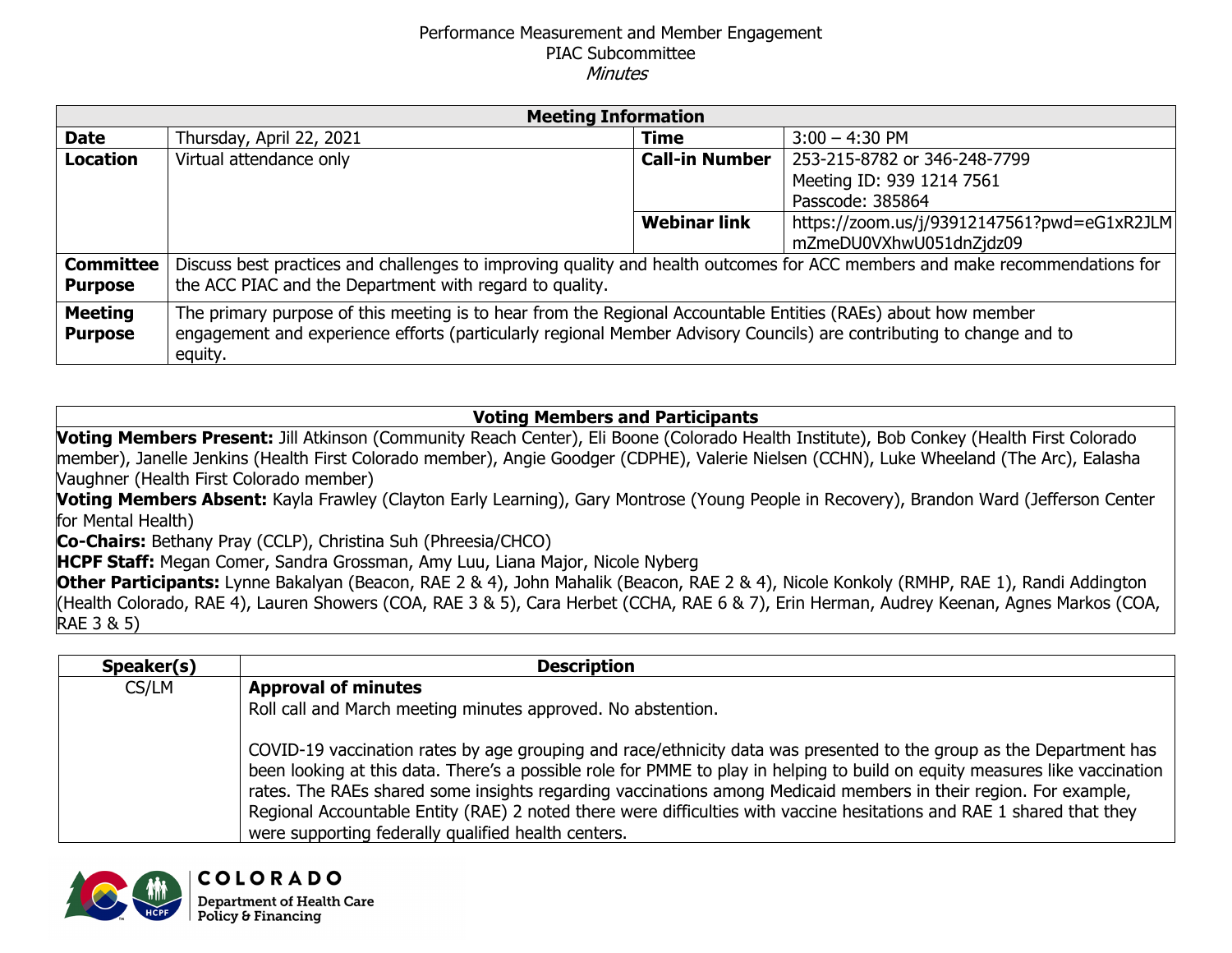| CS/LM                                                                                                  | Reminder of conversation guidelines; updates on mental health equity project and ACC performance                                                                                                                    |  |  |
|--------------------------------------------------------------------------------------------------------|---------------------------------------------------------------------------------------------------------------------------------------------------------------------------------------------------------------------|--|--|
|                                                                                                        | An update was provided on the University of Denver student group project. Students have begun the work and will be                                                                                                  |  |  |
|                                                                                                        | interviewing practices. The student group will have some recommendations for this subcommittee in June. Their focus will                                                                                            |  |  |
|                                                                                                        | be how to make depression screenings and follow up/referral processes more equitable.                                                                                                                               |  |  |
| <b>RAEs</b>                                                                                            | RAEs respond to member engagement and experience questions                                                                                                                                                          |  |  |
|                                                                                                        | All RAEs provided an overview and summary of their member engagement efforts and Member Advisory Council (MAC)                                                                                                      |  |  |
|                                                                                                        | meetings. The RAEs were asked the following questions:                                                                                                                                                              |  |  |
|                                                                                                        | (1) What have you learned from the MAC meetings that has helped the RAE to modify its programs or approach?;                                                                                                        |  |  |
|                                                                                                        | (2) How have you been supporting member participation during COVID and will this approach continue into the                                                                                                         |  |  |
|                                                                                                        | future? Have there been recent barriers to member participation or barriers to engaging a representative group of                                                                                                   |  |  |
|                                                                                                        | members?; and                                                                                                                                                                                                       |  |  |
|                                                                                                        | (3) Have the RAEs identified best practices in aggregating member data and information (from MACs, call centers,                                                                                                    |  |  |
|                                                                                                        | surveys, etc.) for the purpose of making system improvements?                                                                                                                                                       |  |  |
|                                                                                                        | Rocky Mountain Health Plans (RMHP), RAE 1                                                                                                                                                                           |  |  |
|                                                                                                        | MAC members drive the agenda and topics at meetings. One example is that members in Eagle county wanted<br>more culturally responsive behavioral health services for the Latinx community. The RAE helped develop a |  |  |
|                                                                                                        | curriculum called Familia Adelante (an evidence-based model). They've also had panels on immigration and had                                                                                                        |  |  |
|                                                                                                        | speakers come to meetings. Members also want to talk about long haul COVID.                                                                                                                                         |  |  |
|                                                                                                        | All meetings have been virtually attended either by Zoom or WebEx. They have not lost member participation                                                                                                          |  |  |
|                                                                                                        | throughout the pandemic. There are plans to continue to offer virtual attendance but RMHP hopes to offer in-                                                                                                        |  |  |
|                                                                                                        | person attendance, as well. They've been offering incentives or Grubhub-type gift cards to substitute for the meals                                                                                                 |  |  |
|                                                                                                        | they would normally provide during meetings.                                                                                                                                                                        |  |  |
| They routinely review member grievances and appeals during MAC meetings. RMHP also reviews member wait |                                                                                                                                                                                                                     |  |  |
|                                                                                                        | time surveys, customer service data (there's scoring equivalent to how loyal a customer is; for example, rate your                                                                                                  |  |  |
|                                                                                                        | practice on a scale of 1-10). This was a UHC product that they've adapted. CAHPS surveys are also reviewed and                                                                                                      |  |  |
|                                                                                                        | acted on.                                                                                                                                                                                                           |  |  |
|                                                                                                        | Northeast Health Plans (NHP), RAE 2                                                                                                                                                                                 |  |  |
|                                                                                                        | MAC group members are willing to engage in performance metrics and topics to promote health care experience.                                                                                                        |  |  |
|                                                                                                        | NHP participates in HCPF quarterly meetings to ensure they are in alignment with all RAEs and what's being done                                                                                                     |  |  |
|                                                                                                        | locally. There has been an increase seen in complaints with non-emergency medical transportation due to the                                                                                                         |  |  |
|                                                                                                        | Department's contract with IntelliRide. Members provide input on member communications. Minutes are                                                                                                                 |  |  |
|                                                                                                        | transparent so all can view what's going on.                                                                                                                                                                        |  |  |
|                                                                                                        | Members in the rural/frontier communities have limited broadband and so NHP is continually looking for more                                                                                                         |  |  |
|                                                                                                        | ways for members to participate in meetings. Membership has dropped somewhat but virtual is the focus for                                                                                                           |  |  |
|                                                                                                        | creating more opportunity to participate. They're also looking at hosting meetings at different sites to expand                                                                                                     |  |  |
|                                                                                                        | access for members. Zoom will remain going forward because it helps with inclusivity.                                                                                                                               |  |  |
|                                                                                                        | ECHO survey results identified that members did not know what family therapy was and how it could help in                                                                                                           |  |  |
|                                                                                                        | treatment. NHP used this input to create a brochure on family therapy which was distributed to providers, the                                                                                                       |  |  |
|                                                                                                        | website, and social media sites. The CAHPS survey reflected the need to educate providers on the importance of                                                                                                      |  |  |
|                                                                                                        | reminding members of the care needed. NHP is enhancing their own survey "What would make your healthcare                                                                                                            |  |  |

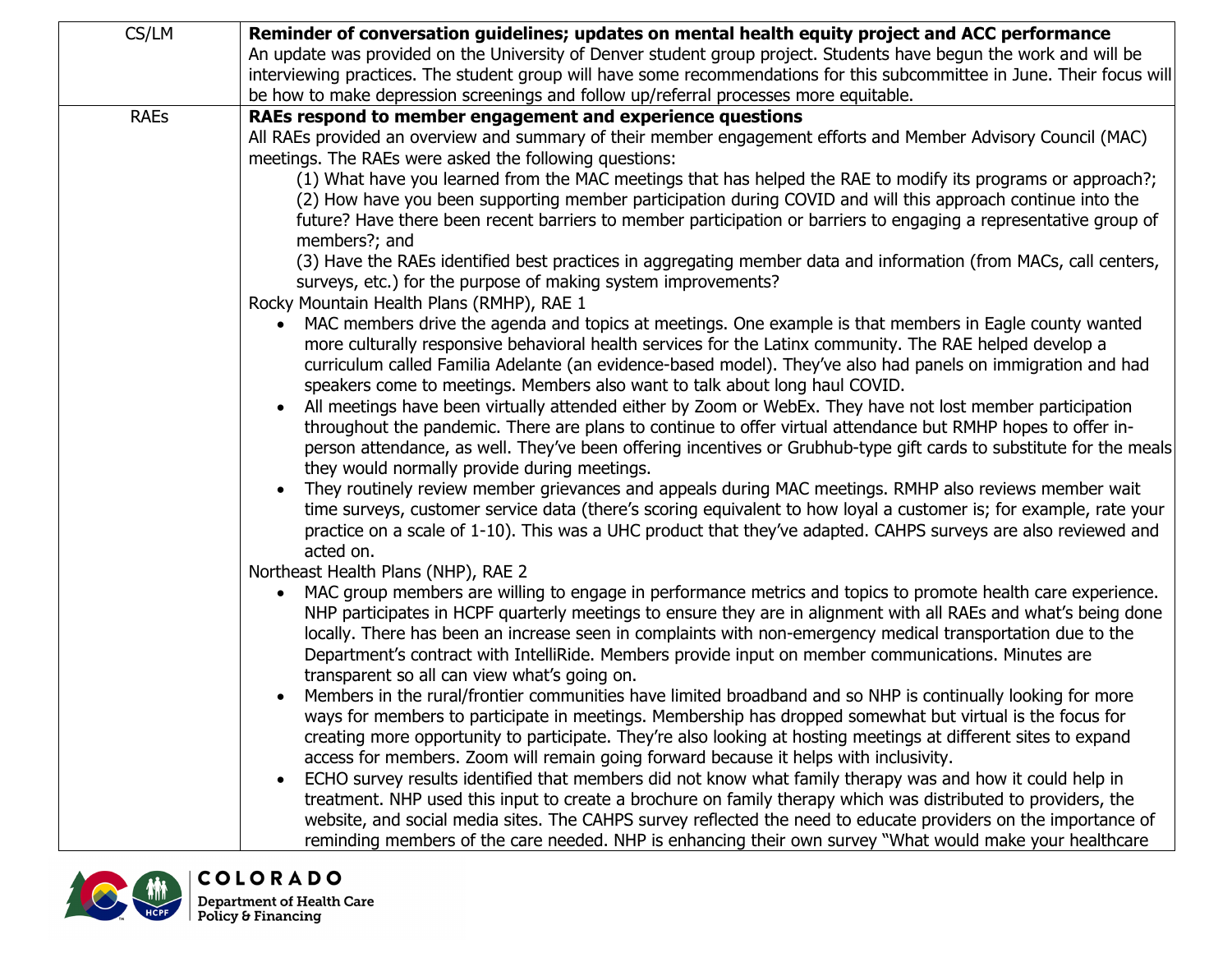|            | better?" which is found on their website. The goal is to increase member's use of this survey to obtain additional                                                                                                                                                                                                                                                                                                                                                                                                                                                           |  |  |  |
|------------|------------------------------------------------------------------------------------------------------------------------------------------------------------------------------------------------------------------------------------------------------------------------------------------------------------------------------------------------------------------------------------------------------------------------------------------------------------------------------------------------------------------------------------------------------------------------------|--|--|--|
|            | aggregate data to improve health outcomes.                                                                                                                                                                                                                                                                                                                                                                                                                                                                                                                                   |  |  |  |
|            | Colorado Access (COA), RAE 3 and 5                                                                                                                                                                                                                                                                                                                                                                                                                                                                                                                                           |  |  |  |
|            | MAC members' feedback are directly reflected onto the materials distributed. There's a "member seal of approval"<br>that goes out on all documents members receive. COA has a member ambassador program to connect members<br>to other opportunities including but not limited to PIAC.                                                                                                                                                                                                                                                                                      |  |  |  |
|            |                                                                                                                                                                                                                                                                                                                                                                                                                                                                                                                                                                              |  |  |  |
|            | Regional MAC meetings (region 3 and 5) are combined. They've added optional biweekly check-ins. There is a<br>member-driven meeting to provide COVID updates. It is a 30 - 45 min check-in to give members the opportunity<br>to address urgent issues.                                                                                                                                                                                                                                                                                                                      |  |  |  |
|            | The Center to Advance Consumer Partnership is a Robert Wood Johnson Foundation partnership that essentially<br>$\bullet$<br>walks through the member journey process, allows for identification of pain points, etc. and then the partnership<br>brings that model to life.                                                                                                                                                                                                                                                                                                  |  |  |  |
|            | Health Colorado, Inc (HCI), RAE 4                                                                                                                                                                                                                                                                                                                                                                                                                                                                                                                                            |  |  |  |
|            | HCI MAC is similar to the NHP MAC generally. They have vocal peer specialists who participate in region 4's MAC.<br>$\bullet$<br>MAC members want to be treated with respect so that is a focus as well as directly asking members how they<br>want to be engaged. It's an informal environment. Every third meeting members will be asked to come to PIAC to<br>share what they're working on or what they care about (hasn't started yet). Input has been received on social<br>determinants of health.                                                                    |  |  |  |
|            | RAE4 wants to start smaller subgroups for members across the region to focus on community mental health center<br>topics.                                                                                                                                                                                                                                                                                                                                                                                                                                                    |  |  |  |
|            | There are similar challenges with broadband usage and the digital divide to get members to be engaged from<br>smaller communities.                                                                                                                                                                                                                                                                                                                                                                                                                                           |  |  |  |
|            | The CAHPS survey stimulated a pilot project with one of the FQHC's to increase satisfaction with children's access<br>to primary care.                                                                                                                                                                                                                                                                                                                                                                                                                                       |  |  |  |
|            | HCI wants to be cognizant of the inventory of what voices they are hearing, and what voices they are not hearing<br>and getting these voices to the table. HCI wants to ensure the demographics of their members are representative<br>of what is seen in their membership.                                                                                                                                                                                                                                                                                                  |  |  |  |
|            | Colorado Community Health Alliance (CCHA), RAE 6 and 7                                                                                                                                                                                                                                                                                                                                                                                                                                                                                                                       |  |  |  |
|            | CCHA holds virtual meetings due to COVID. They do online and paper surveys for those who can't attend<br>$\bullet$<br>meetings. There was an increase in engagement due to rural members being able to participate (transportation<br>barriers). They have plans to also provide in-person engagement, if members want this option (still figuring out<br>next steps). MAC meetings are held quarterly.                                                                                                                                                                      |  |  |  |
|            | CCHA has focused on how to engage in Medicaid, particularly for complex members and pregnant women. This<br>can be difficult when members don't even know what the RAE is. They've changed the language used in text<br>messaging and letters based on feedback received from members; generally it is less formal. Additionally, they've<br>also improved their website based on the feedback received. For example, at one meeting members just walked<br>through the provider directory and tested it. They were particularly interested in adding more information about |  |  |  |
|            | specialty and expertise. CCHA has improved their directory as a result of this.<br>There is a Community Incentive Feedback Program that rewards dollars back into the community and determines<br>where it should go and who it should go to. Members and stakeholders vote on awardees with their feedback                                                                                                                                                                                                                                                                  |  |  |  |
| <b>ANA</b> | <b>COLORADO</b>                                                                                                                                                                                                                                                                                                                                                                                                                                                                                                                                                              |  |  |  |

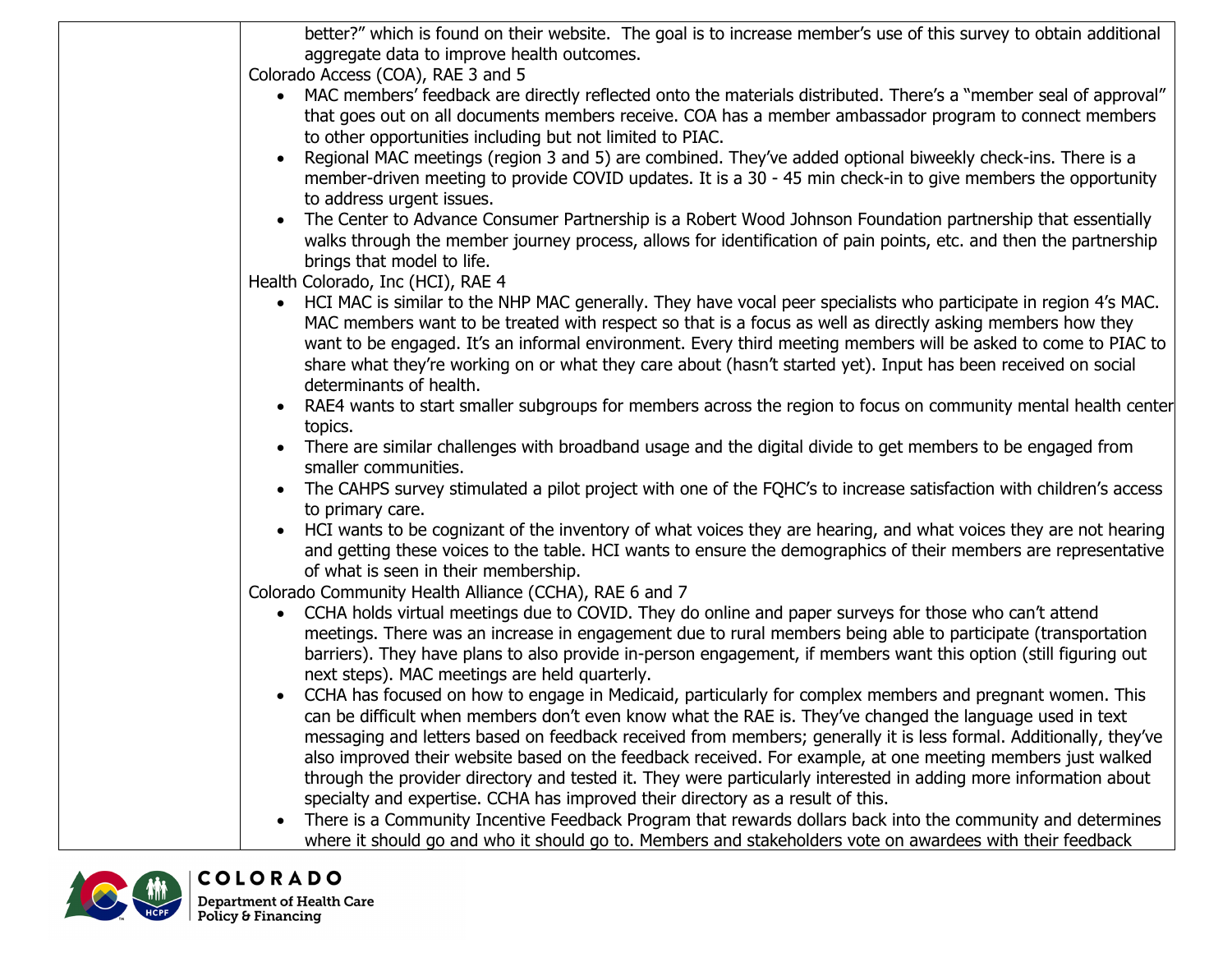|                 | included in each application to ensure the feedback is received when it comes to the awards. Feedback is also                                                                                                                                                                                                                                                                                                                                                                                                                                                                                                                                                                                                                                                                                                                                                                                                                                                                                                                                                                                                                        |
|-----------------|--------------------------------------------------------------------------------------------------------------------------------------------------------------------------------------------------------------------------------------------------------------------------------------------------------------------------------------------------------------------------------------------------------------------------------------------------------------------------------------------------------------------------------------------------------------------------------------------------------------------------------------------------------------------------------------------------------------------------------------------------------------------------------------------------------------------------------------------------------------------------------------------------------------------------------------------------------------------------------------------------------------------------------------------------------------------------------------------------------------------------------------|
|                 | obtained from CCHA staff who are engaging directly with members.<br>There is cross over between the MAC and PIAC, meaning MAC members sit on the PIAC so have influence on<br>regional policy and programming. CCHA limits the number of RAE staff who come to MAC meetings to avoid being<br>disruptive or creating an intimidating environment. Staff rotate through over time, so everyone gets a chance to<br>experience the member feedback process.                                                                                                                                                                                                                                                                                                                                                                                                                                                                                                                                                                                                                                                                            |
| CS/BP           | PMME member-led discussion and brainstorming                                                                                                                                                                                                                                                                                                                                                                                                                                                                                                                                                                                                                                                                                                                                                                                                                                                                                                                                                                                                                                                                                         |
|                 | A question was proposed to the RAEs on the amount of active members they have and the frequency of their meetings.<br>RAE 2 and 4 has 5-10 consistent members and they have quarterly meetings. They hope to increase membership<br>with active outreach.<br>RAE 1 has 10 members in their Larimer county specific MAC. The group that represents the rest of region along<br>the western slope has 10-20 members. They meet quarterly. Every year they pick a different county in their region<br>to hold meetings, which provides a chance for members to see the different counties they serve. They reimburse<br>for travel. The virtual meetings have been bi-monthly and are two hours long.<br>RAE 6 and 7 MACs meet quarterly and have 5-10 active members.<br>• RAE 3 and 5 have 8 members and they were meeting monthly prior to COVID but now meet every other week.<br>There was a discussion about Medicaid members having real opportunities to talk to those that work in state policy, and<br>the feeling of being able to make real change, as something that give their participation meaning. They've spoken with |
|                 | legislators regarding bills, talked to department heads of the state about COVID. For this Medicaid member, it's been<br>about being able to start at the top to really break down systems; the opportunity to start with someone who has the<br>ability to make the change.<br>Members say the state MEAC has been a very positive experience compared to other member spaces. The facilitator<br>makes a huge difference in creating comfort, respect, and group culture because they set the tone. One member<br>describes the MEAC (run by Sarah Eaton) as therapeutic in some ways. Getting compensated is an added bonus because<br>it honors our value. Compensate members if you can find a way to do so. The facilitator also is a nice contact for                                                                                                                                                                                                                                                                                                                                                                         |
|                 | members to have when issues arise since they can problem solve and make things happen for members. One member<br>said that quick responses or follow up is critical, so they get support in and out of meetings. The state MEAC also has<br>weekly informal meetings in addition to the monthly MEAC meetings, and this help keep relationships going. They're quick<br>and informal with a focus on just asking, what's working and what's not working. Transportation and dental have been<br>recent topics.                                                                                                                                                                                                                                                                                                                                                                                                                                                                                                                                                                                                                       |
|                 | Access to interpreters continues to be an issue. RAE4 offered to share monolingual translation and language support<br>resources.                                                                                                                                                                                                                                                                                                                                                                                                                                                                                                                                                                                                                                                                                                                                                                                                                                                                                                                                                                                                    |
|                 | Someone asked if the performance and data discussions are of value to members and how could they be made more<br>valuable? One member said that frequent updates are appreciated because in between monthly meetings, people can<br>forget the nuances. It was suggested to reach out to members to see if there are questions. Survey monkey feedback for<br>\$5 gift cards works with the MEAC. This feedback is not about satisfaction or how the meeting went but more about,                                                                                                                                                                                                                                                                                                                                                                                                                                                                                                                                                                                                                                                    |
| <b>COLORADO</b> |                                                                                                                                                                                                                                                                                                                                                                                                                                                                                                                                                                                                                                                                                                                                                                                                                                                                                                                                                                                                                                                                                                                                      |